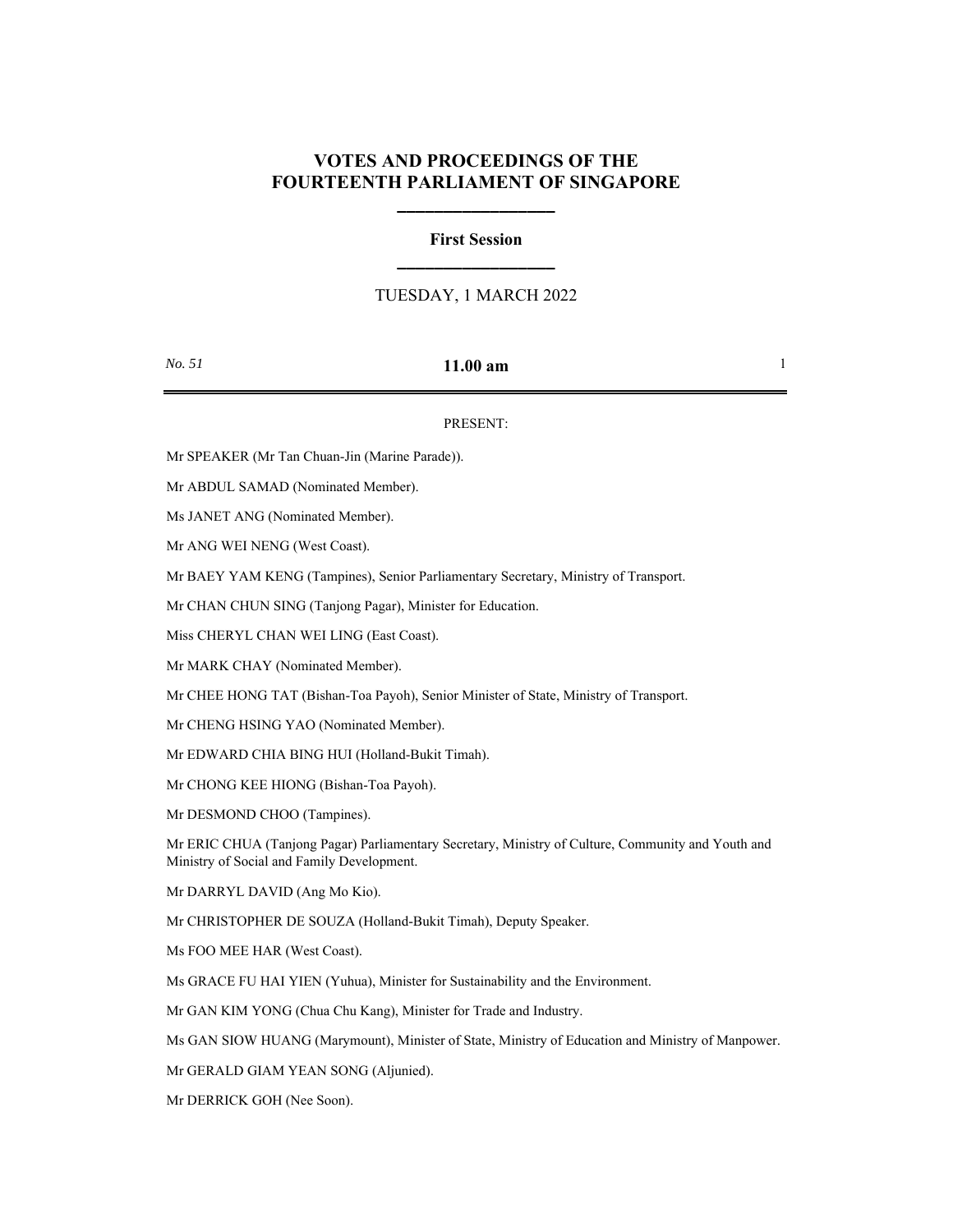Mr HENG CHEE HOW (Jalan Besar), Senior Minister of State, Ministry of Defence.

Mr HENG SWEE KEAT (East Coast), Deputy Prime Minister and Coordinating Minister for Economic Policies.

Mr SHAWN HUANG WEI ZHONG (Jurong).

Ms INDRANEE RAJAH (Tanjong Pagar), Minister, Prime Minister's Office, Second Minister for Finance, Second Minister for National Development and Leader of the House.

Dr JANIL PUTHUCHEARY (Pasir Ris-Punggol), Senior Minister of State, Ministry of Communications and Information and Ministry of Health and Government Whip.

Dr AMY KHOR LEAN SUAN (Hong Kah North), Senior Minister of State, Ministry of Sustainability and the Environment and Ministry of Transport.

Prof KOH LIAN PIN (Nominated Member).

Dr KOH POH KOON (Tampines), Senior Minister of State, Ministry of Health and Ministry of Manpower.

Mr KWEK HIAN CHUAN HENRY (Kebun Baru).

Mr DESMOND LEE (West Coast), Minister for National Development and Minister-in-charge of Social Services Integration.

Mr LEE HSIEN LOONG (Ang Mo Kio), Prime Minister.

Mr LEONG MUN WAI (Non-Constituency Member).

Mr LIANG ENG HWA (Bukit Panjang).

Mr LIM BIOW CHUAN (Mountbatten).

Assoc Prof JAMUS JEROME LIM (Sengkang).

Ms SYLVIA LIM (Aljunied).

Dr LIM WEE KIAK (Sembawang).

Ms LOW YEN LING (Chua Chu Kang), Minister of State, Ministry of Culture, Community and Youth and Ministry of Trade and Industry.

Ms MARIAM JAAFAR (Sembawang).

Dr MOHAMAD MALIKI BIN OSMAN (East Coast), Minister, Prime Minister's Office, Second Minister for Education and Second Minister for Foreign Affairs.

Mr MOHD FAHMI BIN ALIMAN (Marine Parade).

Mr MUHAMAD FAISAL ABDUL MANAP (Aljunied).

Assoc Prof Dr MUHAMMAD FAISHAL IBRAHIM (Nee Soon), Minister of State, Ministry of Home Affairs and Ministry of National Development.

Mr MURALI PILLAI (Bukit Batok).

Ms NADIA AHMAD SAMDIN (Ang Mo Kio).

Dr NG ENG HEN (Bishan-Toa Payoh), Minister for Defence.

Ms NG LING LING (Ang Mo Kio).

Mr LOUIS NG KOK KWANG (Nee Soon).

Miss RACHEL ONG (West Coast).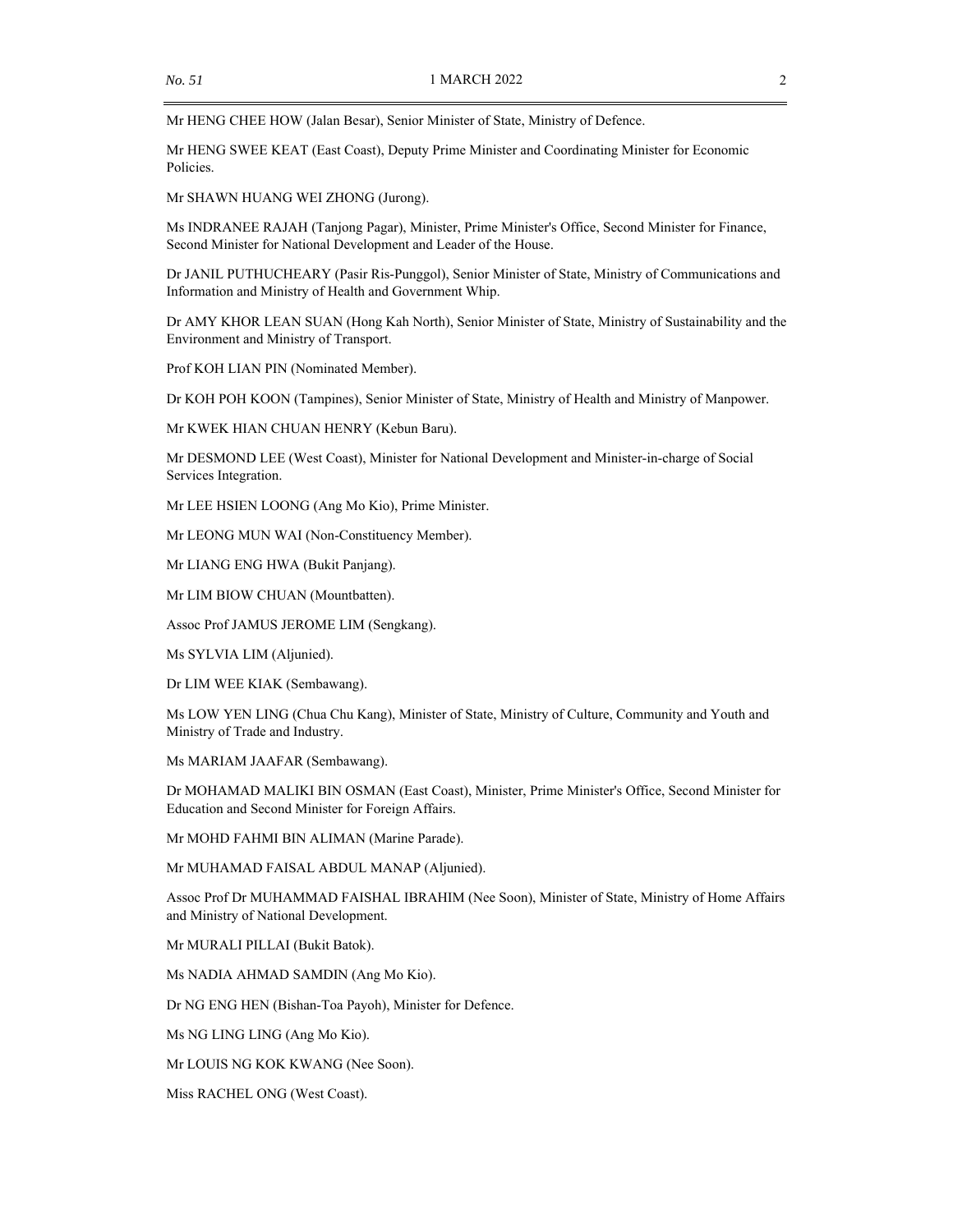Mr ONG YE KUNG (Sembawang), Minister for Health.

Ms JOAN PEREIRA (Tanjong Pagar).

Mr LEON PERERA (Aljunied).

Ms DENISE PHUA LAY PENG (Jalan Besar).

Ms HAZEL POA (Non-Constituency Member).

Ms POH LI SAN (Sembawang).

Mr PRITAM SINGH (Aljunied), Leader of the Opposition.

Ms RAHAYU MAHZAM (Jurong), Parliamentary Secretary, Ministry of Communications and Information and Ministry of Health.

Mr SAKTIANDI SUPAAT (Bishan-Toa Payoh).

Mr SEAH KIAN PENG (Marine Parade).

Dr SHAHIRA ABDULLAH (Nominated Member).

Mr K SHANMUGAM (Nee Soon), Minister for Home Affairs and Minister for Law.

Mr SHARAEL TAHA (Pasir Ris-Punggol).

Mr SITOH YIH PIN (Potong Pasir).

Ms SUN XUELING (Punggol West), Minister of State, Ministry of Education and Ministry of Social and Family Development.

Mr ALVIN TAN (Tanjong Pagar), Minister of State, Ministry of Culture, Community and Youth and Ministry of Trade and Industry.

Ms CARRIE TAN (Nee Soon).

Mr DENNIS TAN LIP FONG (Hougang).

Mr DESMOND TAN (Pasir Ris-Punggol), Minister of State, Ministry of Home Affairs and Ministry of Sustainability and the Environment.

Ms JESSICA TAN SOON NEO (East Coast), Deputy Speaker.

Mr TAN KIAT HOW (East Coast), Minister of State, Ministry of Communications and Information and Ministry of National Development.

Dr TAN SEE LENG (Marine Parade), Minister for Manpower and Second Minister for Trade and Industry.

Dr TAN WU MENG (Jurong).

Mr PATRICK TAY TECK GUAN (Pioneer).

Mr TEO CHEE HEAN (Pasir Ris-Punggol), Senior Minister and Coordinating Minister for National Security.

Mrs JOSEPHINE TEO (Jalan Besar), Minister for Communications and Information and Second Minister for Home Affairs.

Mr THARMAN SHANMUGARATNAM (Jurong), Senior Minister and Coordinating Minister for Social Policies.

Mr RAJ JOSHUA THOMAS (Nominated Member).

Ms TIN PEI LING (MacPherson).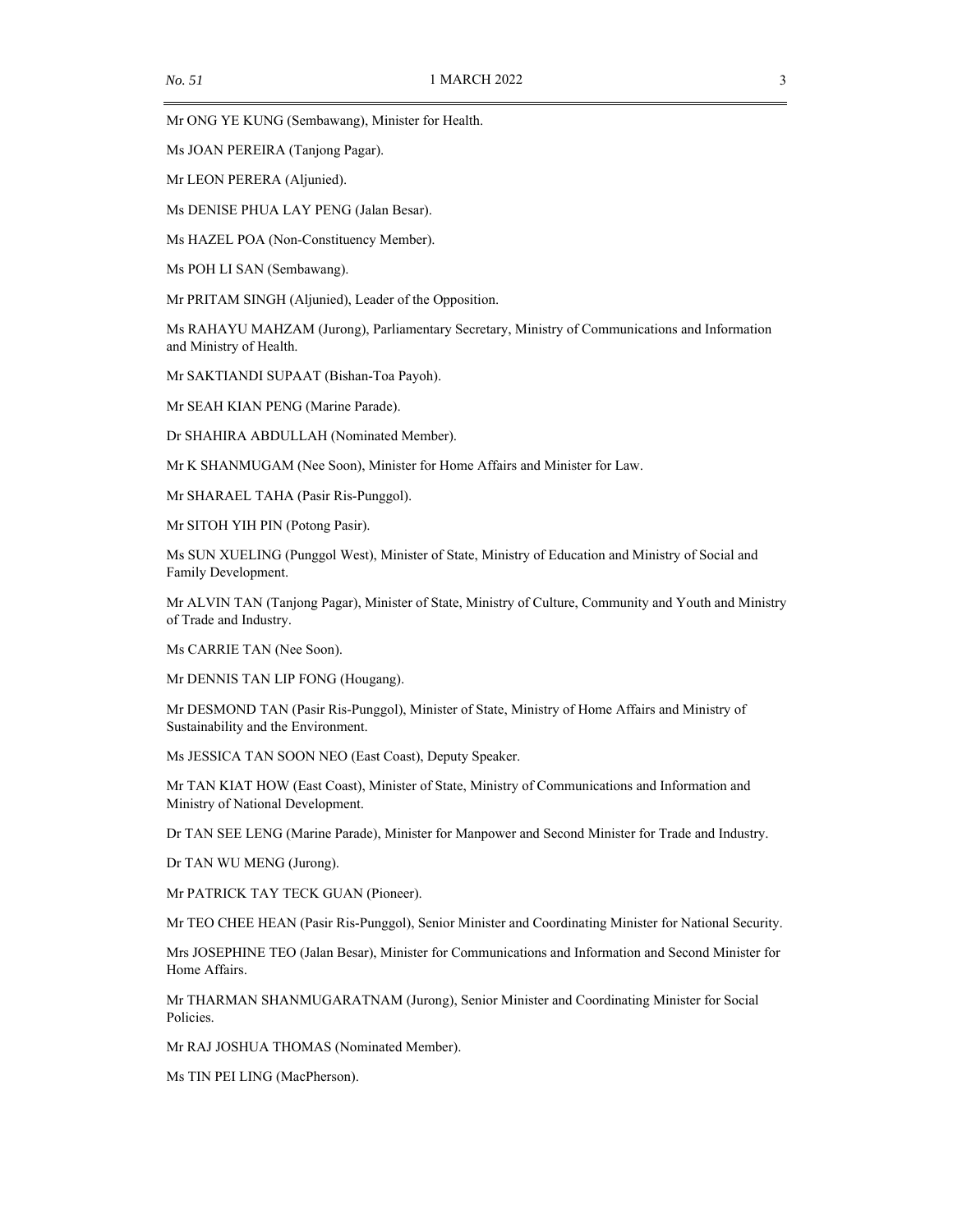Mr EDWIN TONG CHUN FAI (Marine Parade), Minister for Culture, Community and Youth and Second Minister for Law.

Mr VIKRAM NAIR (Sembawang).

Dr VIVIAN BALAKRISHNAN (Holland-Bukit Timah), Minister for Foreign Affairs.

Dr WAN RIZAL (Jalan Besar).

Mr DON WEE (Chua Chu Kang).

Mr LAWRENCE WONG (Marsiling-Yew Tee), Minister for Finance.

Mr XIE YAO QUAN (Jurong).

Ms YEO WAN LING (Pasir Ris-Punggol).

Mr YIP HON WENG (Yio Chu Kang).

Mr MELVIN YONG YIK CHYE (Radin Mas).

Mr ZAQY MOHAMAD (Marsiling-Yew Tee), Senior Minister of State, Ministry of Defence and Ministry of Manpower and Deputy Leader of the House.

Mr ZHULKARNAIN ABDUL RAHIM (Chua Chu Kang).

#### ABSENT:

Miss CHENG LI HUI (Tampines).

Mr CHUA KHENG WEE LOUIS (Sengkang).

Mr GAN THIAM POH (Ang Mo Kio).

Ms HE TING RU (Sengkang).

Prof HOON HIAN TECK (Nominated Member).

Mr S ISWARAN (West Coast), Minister for Transport and Minister-in-charge of Trade Relations.

Mr MASAGOS ZULKIFLI B M M (Tampines), Minister for Social and Family Development, Second Minister for Health and Minister-in-charge of Muslim Affairs.

\_\_\_\_\_\_\_\_\_\_\_\_\_\_\_\_\_\_\_\_\_\_\_\_\_\_\_\_\_\_\_\_

Ms SIM ANN (Holland-Bukit Timah), Senior Minister of State, Ministry of Foreign Affairs and Ministry of National Development and Deputy Government Whip.

Ms HANY SOH (Marsiling-Yew Tee).

Dr TAN YIA SWAM (Nominated Member).

Mr ALEX YAM ZIMING (Marsiling-Yew Tee).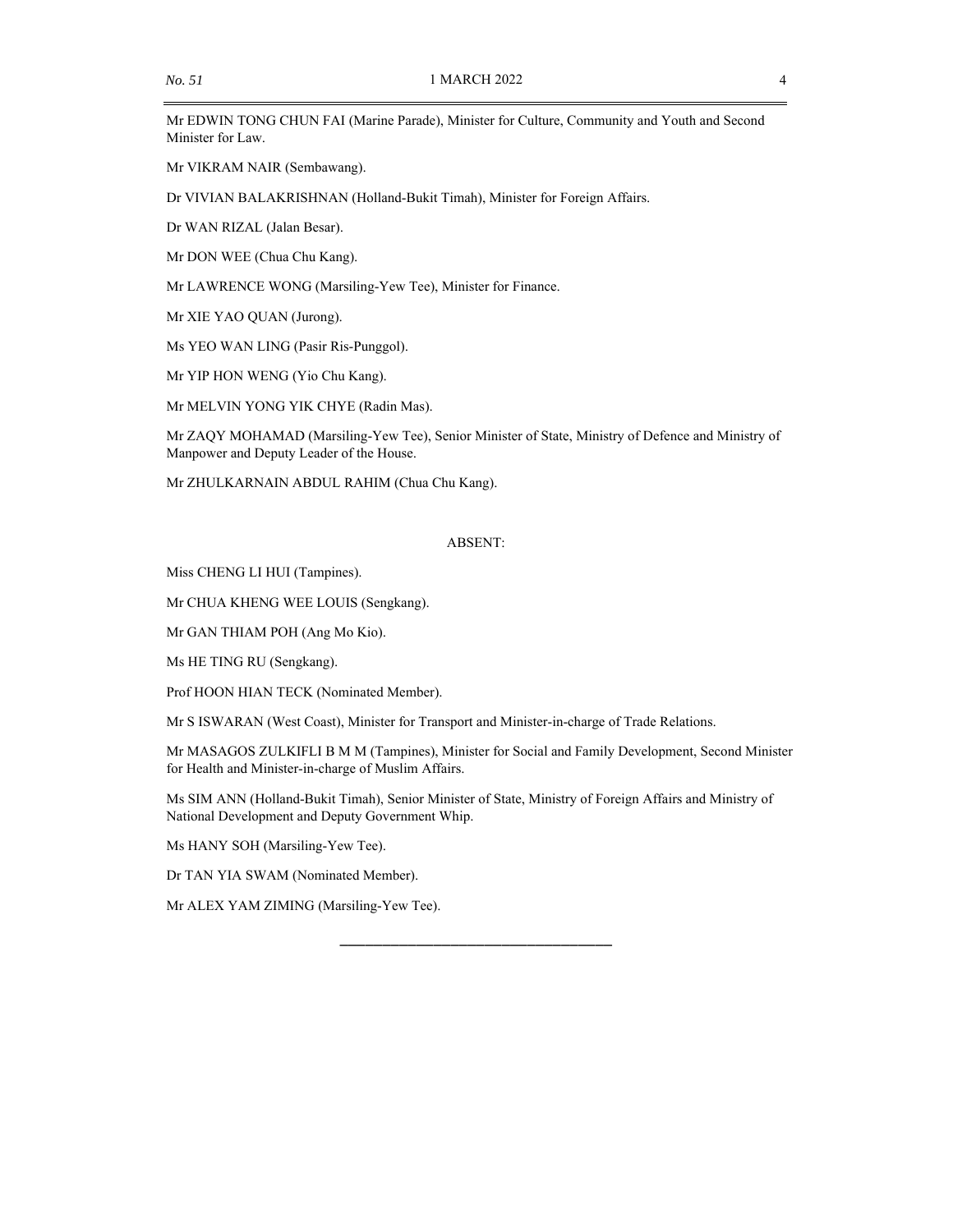| 1 | Paper presented to Parliament and received by the Clerk of Parliament pursuant to Standing Order<br>No. 31 (Presentation of Papers) and ordered to lie upon the Table:                                                                                                                          |
|---|-------------------------------------------------------------------------------------------------------------------------------------------------------------------------------------------------------------------------------------------------------------------------------------------------|
|   | 1.1<br>Revised Edition of the Laws (Enlistment Act) (Rectification) Order 2021 – Presented<br>on 1 March 2022 (S. L. 489 of 2022)                                                                                                                                                               |
| 2 | Announcement by Speaker – Mr Speaker made the following communication to the House:-                                                                                                                                                                                                            |
|   | "Pursuant to paragraph (7) of Standing Order 92, I have fixed the times for the conclusion of<br>consideration of the heads of expenditure in the Estimates of Expenditure for FY 2022/2023 in the<br>Committee of Supply.                                                                      |
|   | In fixing these times, I have taken into account the reduction of Question Time to 30 minutes on<br>the days allotted for the COS debates and the extension of sitting times of the Committee of Supply<br>for each of the allotted days.                                                       |
|   | Additionally, Members are notified that the sittings on the allotted days of 3 to 10 March will<br>commence at 10.30 am.                                                                                                                                                                        |
|   | The "guillotine" times I have fixed have been notified to Hon. Members. I would also like to remind<br>Members to use slides and videos sparingly to keep the spirit of our debating Chamber. Focusing<br>on the delivery of speeches to be made will create a greater impact in a debate."     |
| 3 | 7 Questions for Oral Answer were answered during Question Time.                                                                                                                                                                                                                                 |
| 4 | Budget Statement – (Minister for Finance) $(2nd$ Allotted Day) – Question again proposed on<br>resumption of Debate on Question (18 February 2022), "That Parliament approves the financial<br>policy of the Government for the financial year 1 April 2022 to 31 March 2023."; Debate resumed. |

- 5 Exempted Business (Leader of the House) (with the consent of Mdm Deputy Speaker and the general assent of Members present) – Motion made, and Question put – Resolved, "That the proceedings on the business set down on the Order Paper for today be proceeded with beyond the moment of interruption.".
- 6 Budget Statement (Minister for Finance) Debate resumed on Question, "That Parliament approves the financial policy of the Government for the financial year 1 April 2022 to 31 March 2023.".
- 7 Adjournment of Debate (Deputy Leader of the House) (with the consent of Mr Speaker) Motion made, and Question put – Resolved, "That the debate be now adjourned.".

Debate to be resumed Tomorrow.